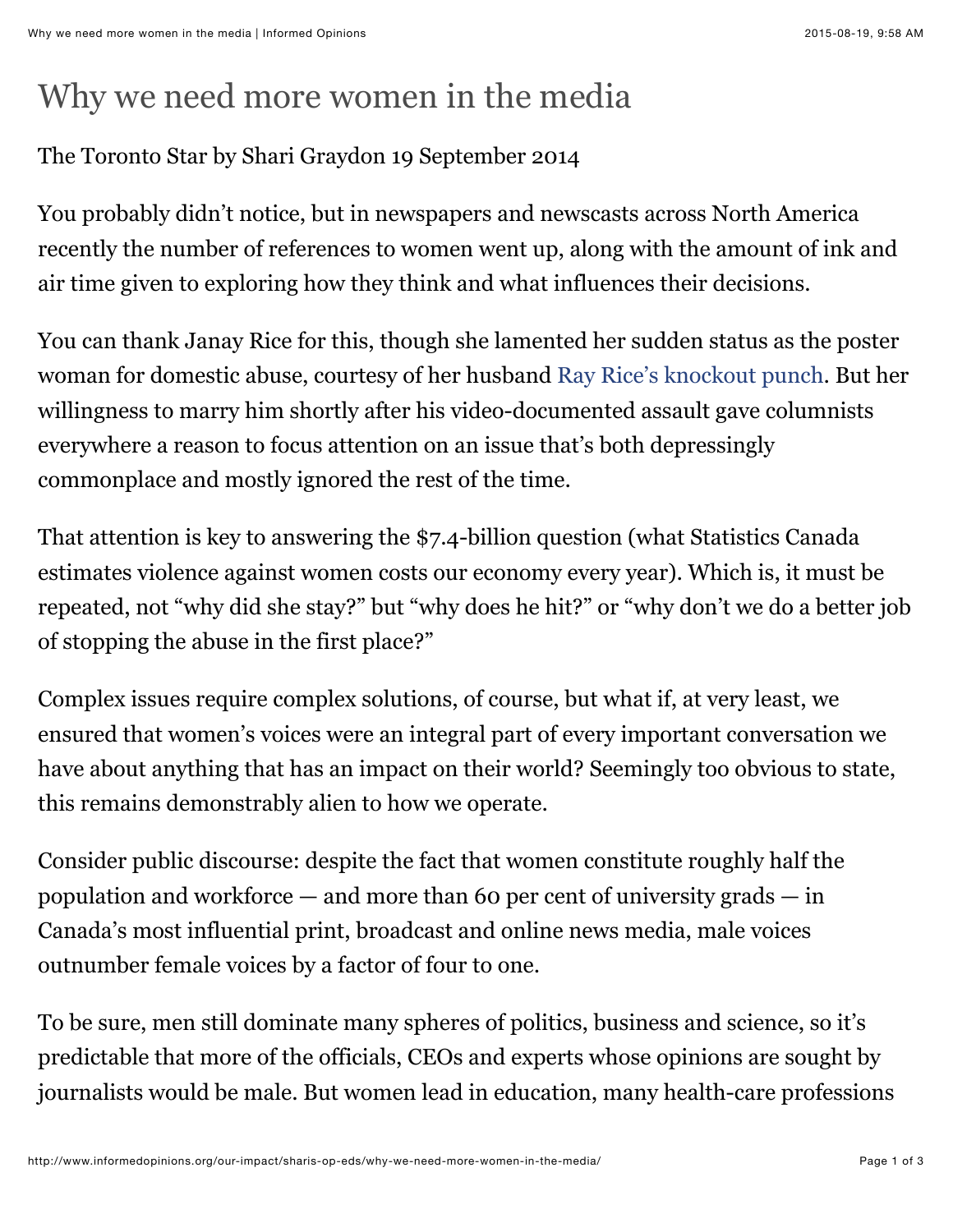and the non-profit sector — arenas that affect us all and arguably deserve more attention.

As importantly, women's life experiences are often profoundly different than men's, informing perspectives and priorities that aren't effectively represented by malesupplied context and analysis.

Last year, my organization, [Informed Opinions,](http://www.informedopinions.org/) conducted a little experiment that proved this assertion.

We train women experts to share their ideas through media commentary. Curious to know what difference their voices make in terms of focus and content, we created a word cloud from the first 100 published opinion pieces written by our workshop participants, and compared it to the most prominent words generated by a similar sampling of op-eds written by male experts.

The clouds contained many similar words — Canadian, government, health, political, public, work — but the phrases that appeared prominently only in women-penned pieces tellingly included: abuse, assault, benefit, care, children, equality, families, girls, help, justice, services, sexual, support, treatment, violence and women.

Notice how present Janay Rice's reality is in that list? It's not surprising, really, that people who are more economically and physically vulnerable might sometimes be preoccupied by related issues, and inclined to write about them when given the chance.

But drawing attention to such realities is not the only reason we should be striving for greater gender equity in public discourse. Given the complex social, economic and environmental challenges we face, we desperately need the ideas and insights that flow from a set of perspectives that is as diverse as possible. And over the past 20 years, a growing body of research has made clear the significant benefits resulting from gender diversity in business and science alike.

Fortune 500 companies with the most women serving on boards of directors financially